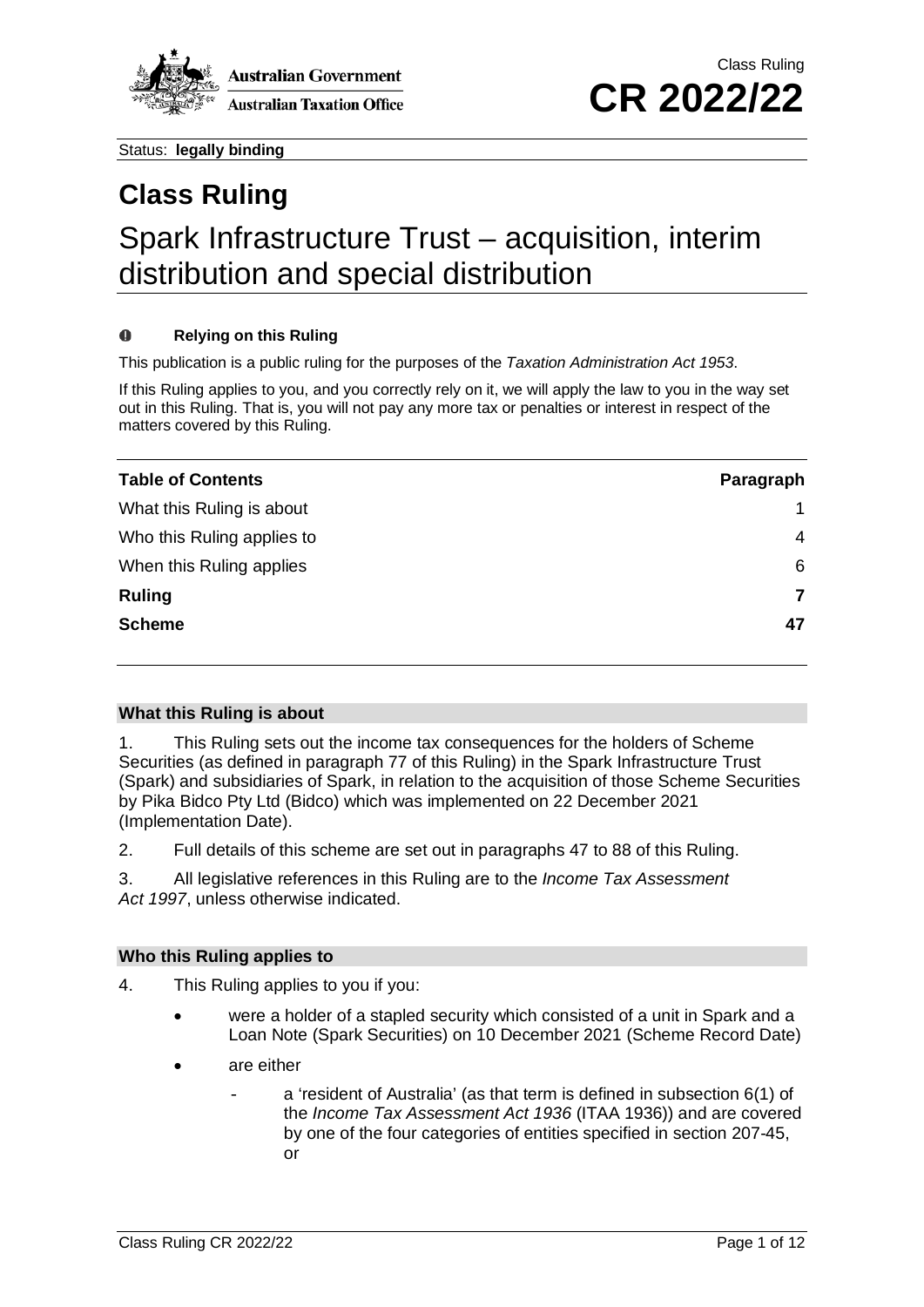- a 'foreign resident' (as that term is defined in subsection 995-1(1)) and do not carry on business in Australia at or through a permanent establishment in Australia
- acquired your Spark Securities after 20 September 1985
- held your Spark Securities on capital account; that is, your Spark Securities were neither held as revenue assets (as defined in section 977-50) nor as trading stock (as defined in subsection 995-1(1))
- are not exempt from Australian income tax
- are not subject to Subdivision 842-I in respect of your Spark Securities
- received
	- the Interim Distribution and the Special Distribution from the Trustee of Spark on 15 September 2021 and 8 December 2021 (respectively), or
	- the Special Distribution from the Trustee of Spark on 8 December 2021, and
- are not under a legal disability.

5. This Ruling does not apply to anyone who is subject to the taxation of financial arrangements rules in Division 230 in relation to the scheme outlined in paragraphs [47](#page-6-0) to [88](#page-9-0) of this Ruling.

**Note:** Division 230 will generally not apply to individuals unless they have made an election for it to apply.

#### **When this Ruling applies**

<span id="page-1-0"></span>6. This Ruling applies from 1 January 2021 to 31 December 2021.

## **Ruling**

#### **Distributions by Spark Infrastructure Trust included in the assessable income of resident security holders**

#### *Interim Distribution*

<span id="page-1-1"></span>7. If you are a resident and you received the Interim Distribution, your assessable income includes:

- 3.5 cents in respect of each Loan Note (section 6-5), and
- your attributable franked distribution determined under section 207-37 in respect of each unit in Spark (subparagraph 207-35(4)(b)(ii)).

8. The amount of the net income of Spark (disregarding any franking credits) for the income year is a crucial part of applying section 207-37, but is not known as at the date of this Ruling. Section 207-37 also requires you to apply section 207-55 to your own circumstances. Your attributable franked distribution as determined under section 207-37 will be worked out and provided to you by the Trustee of Spark. The Commissioner expresses no opinion on the amount of your attributable franked distribution that will be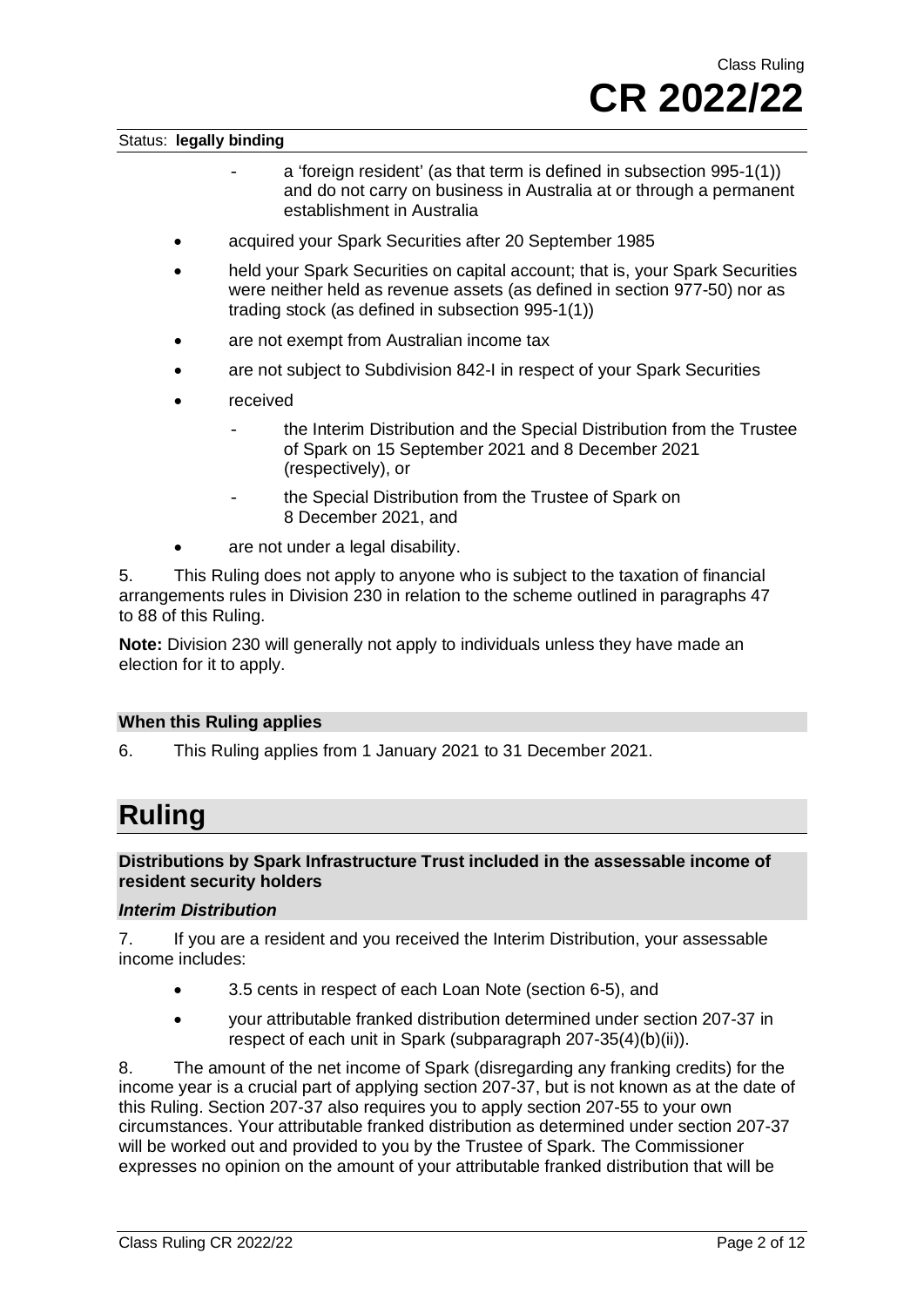calculated by the Trustee of Spark, or the amount of the net income of Spark that will be calculated by the Trustee of Spark.

9. Additionally, in the income year the Interim Distribution was paid (subject to you bing a 'qualified person' in relation to the Interim Distribution), you will:

- have to include your share of the franking credit on the Interim Distribution in your assessable income (subparagraph 207-35(4)(b)(i)), and
- be entitled to a tax offset equal to your share of the franking credit on the Interim Distribution (section 207-45).

10. Your entitlement to the franking credit tax offset under Division 207 in relation to the Interim Distribution is subject to the refundable tax offset rules in Division 67, provided you are not excluded by the operation of section 67-25.

11. If you are a resident and you also receive the Special Distribution, your assessable income will also include the amounts outlined in paragraphs [12](#page-2-0) to [15](#page-2-1) of this Ruling.

#### *Special Distribution*

<span id="page-2-0"></span>12. If you are a resident and you received the Special Distribution, your assessable income includes your attributable franked distribution determined under section 207-37 in respect of each unit in Spark (subparagraph 207-35(4)(b)(ii)).

13. The amount of the net income of Spark (disregarding any franking credits) for the income year is a crucial part of applying section 207-37, but is not known as at the date of this Ruling. Section 207-37 also requires you to apply section 207-55 to your own circumstances. Your attributable franked distribution as determined under section 207-37 will be worked out and provided to you by the Trustee of Spark. The Commissioner expresses no opinion on the amount of your attributable franked distribution that will be calculated by the Trustee of Spark, or the amount of the net income of Spark that will be calculated by the Trustee of Spark.

14. Additionally, in the income year the Special Distribution was paid (subject to you bing a 'qualified person' in relation to the Special Distribution), you will:

- have to include your share of the franking credit on the Special Distribution in your assessable income (subparagraph 207-35(4)(b)(i)), and
- be entitled to a tax offset equal to your share of the franking credit on the Special Distribution (section 207-45).

<span id="page-2-1"></span>15. Your entitlement to the franking credit tax offset under Division 207 in relation to the Special Distribution is subject to the refundable tax offset rules in Division 67, provided you are not excluded by the operation of section 67-25.

16. If you are a resident and you also receive the Interim Distribution, your assessable income will also include the amounts outlined in paragraphs [7](#page-1-1) to 10 of this Ruling.

17. If you are a resident, your assessable income will not include any other distribution amounts from Spark, other than the amounts described in paragraphs 7 to 10 and 12 to 15 of this Ruling, as relevant to your particular circumstances.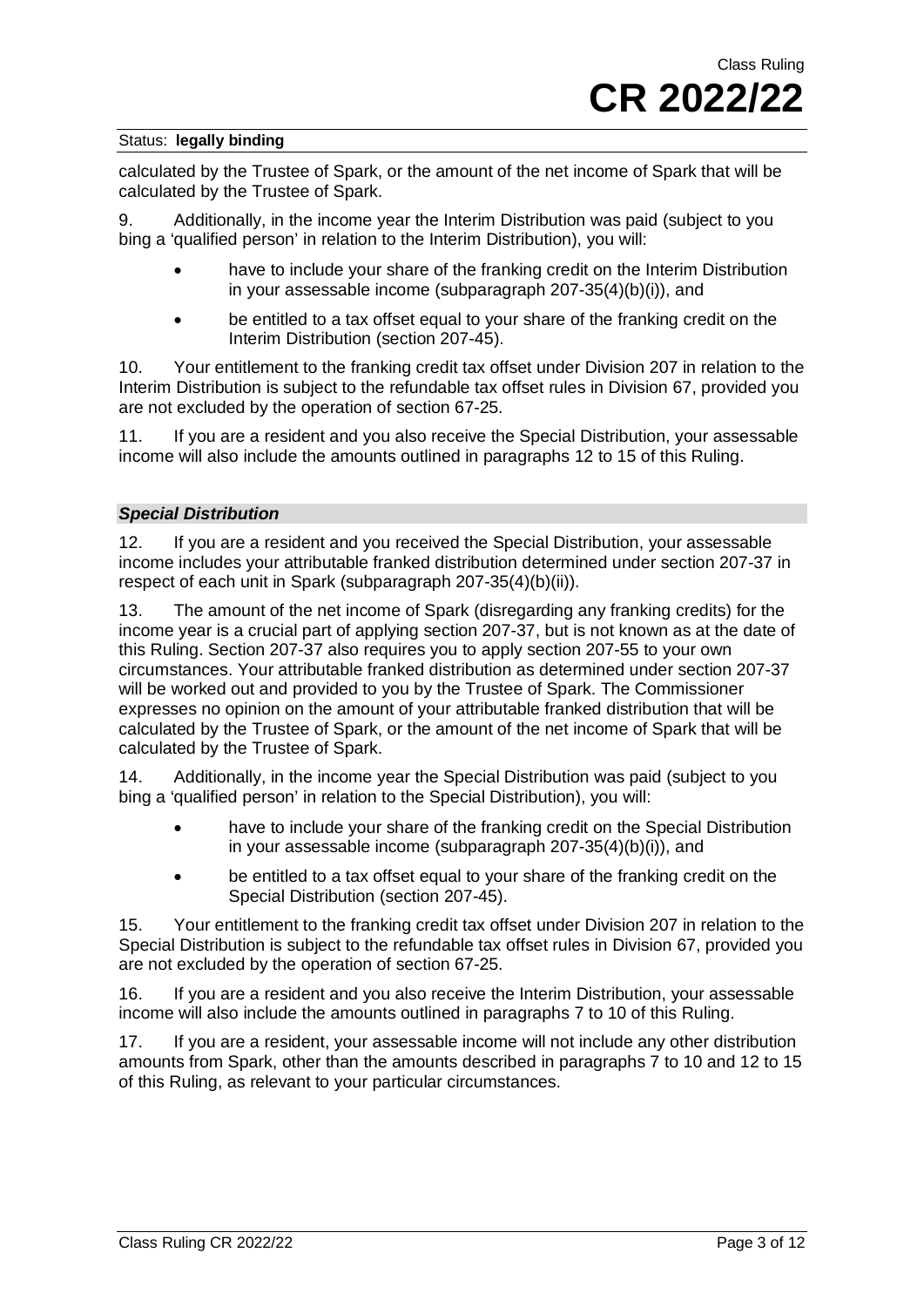#### *Qualified person*

18. Paragraph 207-150(1)(a) refers to Division 1A of former Part IIIAA of the ITAA 1936, which contains the conditions you must satisfy to be a 'qualified person' in relation to a franked distribution you have received. The main way in which you can be a 'qualified person' is by satisfying the holding period rule.

19. The Interim Distribution and the Special Distribution each constitute a 'related payment' for the purposes of former section 160APHN of the ITAA 1936. This is because the Scheme Consideration paid by Bidco for acquiring the Spark units was reduced by the Interim Distribution and the Special Distribution. This reduction has the effect of passing the benefit of the Interim Distribution and the Special Distribution from the unit holders of Spark to Bidco (former subsection 160APHN(2), former paragraphs 160APHN(3)(f), (4)(c) and (4)(d) of the ITAA 1936).

20. Therefore, you are taken to have made a related payment in respect of the Interim Distribution and the Special Distribution.

21. As Spark is a 'widely held trust', this means that you will satisfy the holding period rule in relation to the Interim Distribution and the Special Distribution only if you held your Spark units for a continuous period of at least 45 days during the secondary qualification period for each distribution (former paragraph 160APHP(1)(b) and former subsection 160APHO(4) of the ITAA 1936).

22. The secondary qualification period begins on the  $45<sup>th</sup>$  day before, and ends on the 45<sup>th</sup> day after, the day on which the shares (or, in this case, the interest in shares) became ex dividend (former section 160APHD of the ITAA 1936). Former subsection 160APHE(2) of the ITAA 1936 states that an interest as a beneficiary of a widely held trust (such as Spark) in a share in respect of which a dividend is to be paid becomes ex dividend on the day after the last day on which the acquisition by a person of the interest will entitle the person to receive a distribution from the trust.

23. In relation to the Interim Distribution, during the period from 23 May 2021 to 21 August 2021 (inclusive), you must have held your Spark units for a continuous period of at least 45 days (not counting the day on which the Spark unit was acquired or, if you disposed of the Spark unit, the day on which the disposal occurred, and not counting the days, if any, on which you had 'materially diminished risks of loss or opportunities for gain' (as defined in former section 160APHM of the ITAA 1936) in respect of your Spark units).

24. In relation to the Special Distribution, during the period from 16 October 2021 to 9 December 2021 (inclusive), you must have held your Spark units for a continuous period of at least 45 days (not counting the day on which the Spark unit was acquired or the day on which the disposal of the Spark unit occurred, and not counting the days, if any, on which you had 'materially diminished risks of loss or opportunities for gain' (as defined in former section 160APHM of the ITAA 1936) in respect of your Spark units). You had materially diminished risks of loss or opportunities for gain on and after 10 December 2021 (the Scheme Record Date), when you became committed to disposing of your units in Spark in exchange for the part of the Scheme Consideration attributable to those units. Therefore, the secondary qualification period ended on 9 December 2021.

### *Integrity rules in relation to franking credits*

25. The Commissioner will not make a determination under paragraph 177EA(5)(b) of the ITAA 1936 to deny the whole, or any part, of the imputation benefits you received in relation to the Interim Distribution or the Special Distribution. This is because it cannot be concluded that the Trustee of Spark or the unit holders of Spark entered into or carried out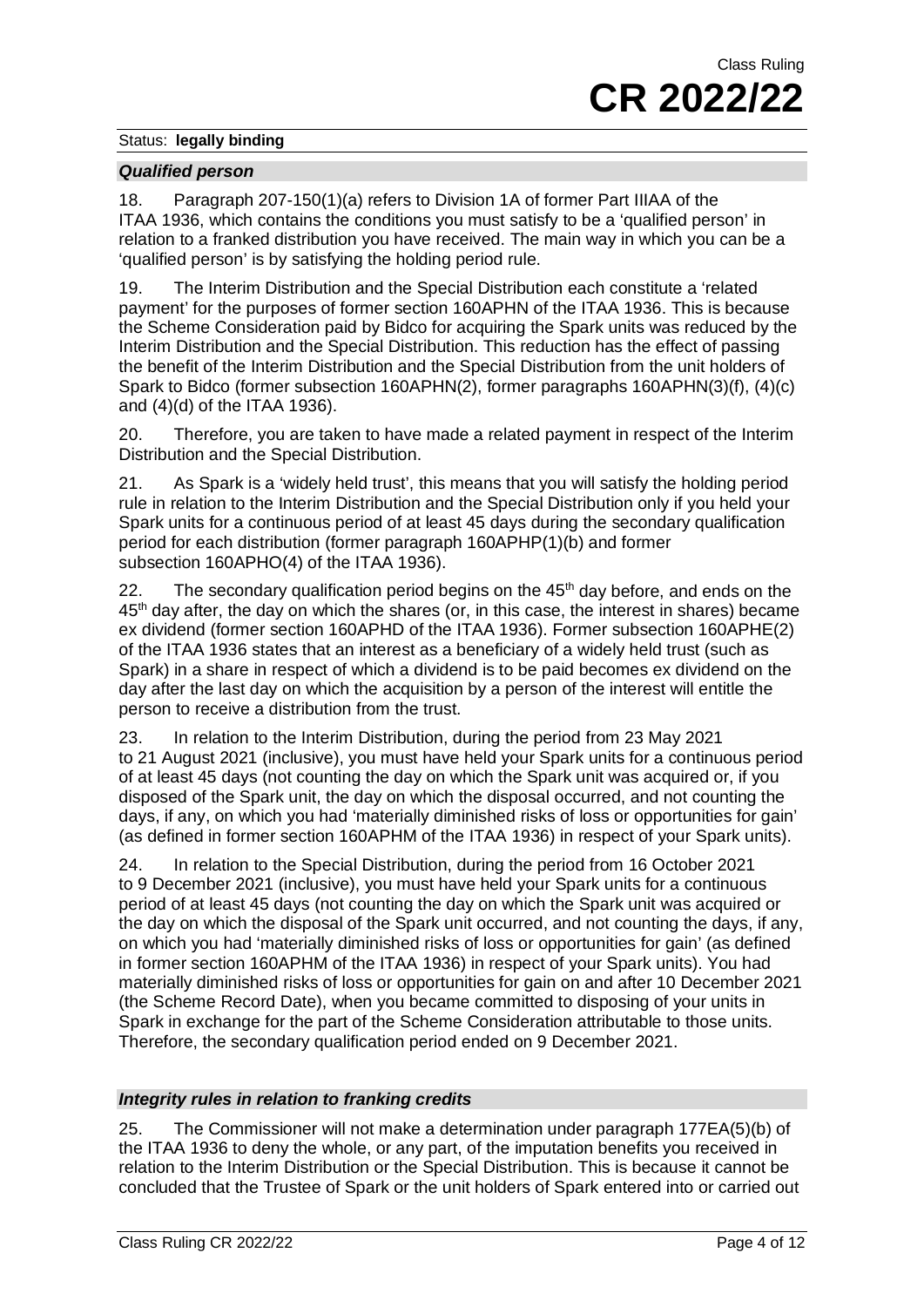the scheme for a more than incidental purpose of enabling the unit holders of Spark to obtain an imputation benefit. Accordingly, the purpose condition in paragraph 177EA(3)(e) of the ITAA 1936 is not satisfied.

26. As there is no streaming of distributions, the Commissioner will not make a determination under subsection 204-30(3) to deny the whole, or any part, of the imputation benefits you received in relation to the Interim Distribution or the Special Distribution.

#### **Distributions by Spark Infrastructure Trust to non-resident security holders**

27. If you are a non-resident and you received the Interim Distribution, no part of the 6.13 cents of the Interim Distribution in respect of each of the Spark Securities you held will be included in your assessable income. This is because:

- the interest of 3.5 cents in respect of each Loan Note is non-assessable non-exempt income (section 128D of the ITAA 1936)
- you are not liable for withholding tax on the interest of 3.5 cents in respect of each Loan Note (section 128FA of the ITAA 1936)
- the franked distribution of 2.63 cents in respect of each Spark unit is non-assessable non-exempt income (section 128D of the ITAA 1936)
- you are not liable for withholding tax on the franked distribution in respect of each Spark unit (subparagraph 128B(3)(ga)(i) and subsection 128A(3) of the ITAA 1936), and
- you do not include your share of the franking credit on the Interim Distribution in your assessable income and you are not entitled to a tax offset for those franking credits (sections 207-20 and 207-70).

28. If you are a non-resident and you received the Special Distribution, and the Special Distribution is not attributable to a permanent establishment in Australia, no part of the 12 cents of the Special Distribution in respect of each of the Spark Securities you held will be included in your assessable income. This is because:

- the fully franked Special Distribution in respect of each Spark unit is nonassessable non-exempt income (section 128D of the ITAA 1936)
- you are not liable for withholding tax on the fully franked Special Distribution in respect of each Spark unit (subparagraph 128B(3)(ga)(i) and subsection 128A(3) of the ITAA 1936), and
- you do not include your share of the franking credit on the Special Distribution in your assessable income and you are not entitled to a tax offset for those franking credits (sections 207-20 and 207-70).

#### **CGT consequences**

### *CGT event E4*

29. You do not have to reduce the cost base and reduced cost base of your Spark units, nor do you make a capital gain, under CGT event E4 as a result of the Trustee of Spark transferring the three A Class shares to you (section 104-70). (You cannot make a capital loss from CGT event E4.)

30. For each Spark unit you held, if the amount you received from the Trustee of Spark in respect of the Interim Distribution and/or the Special Distribution is **more** than the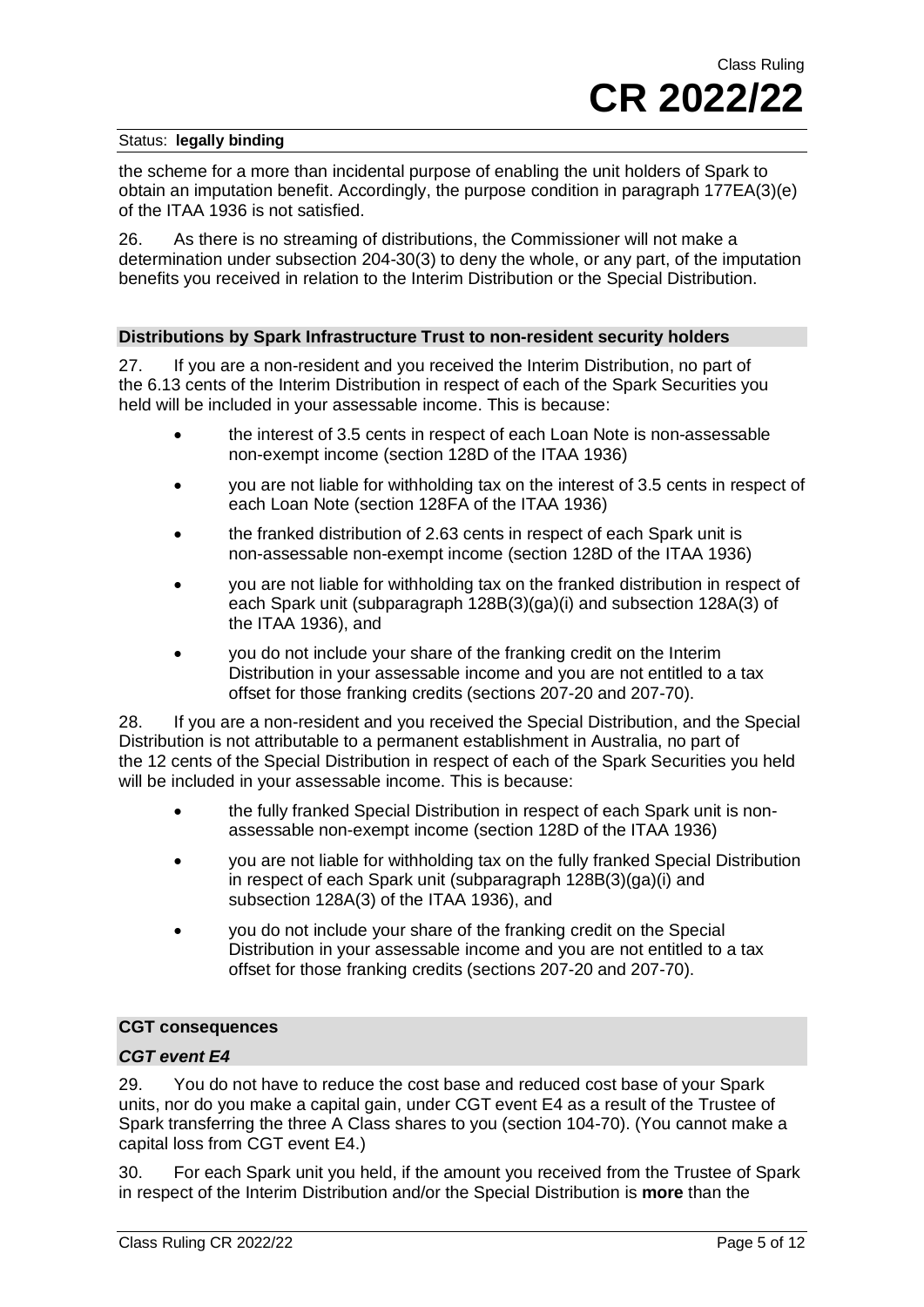amount of the Interim Distribution and/or the Special Distribution that is included in your assessable income, CGT event E4 will happen (section 104-70).

- 31. The difference (being the non-assessable part) will result in either:
	- a reduction to the cost base and reduced cost base of your Spark unit equal to the amount of the non-assessable part (subsection 104-70(6)), or
	- your making a capital gain if the non-assessable part is more than the cost base of your Spark unit (subsection 104-70(4)) – CGT event E4 will happen just before the time of any other CGT event (paragraph 104-70(3)(b)).

#### *CGT event A1 happened on disposal of the Scheme Securities*

32. Each Spark unit, Loan Note and A Class share (of which there are three) is a separate CGT asset under section 108-5.

33. CGT event A1 happened on the Implementation Date when you disposed of each of your Spark units, Loan Notes and A Class shares to Bidco (section 104-10).

#### *Disposal of units in Spark Infrastructure Trust*

34. You received \$2.1175 as the capital proceeds for disposing of each of your Spark units (subsection 116-20(1)).

35. The capital proceeds do not include the Interim Distribution and the Special Distribution as they were not received in respect of CGT event A1 happening to your Spark units.

36. You made a capital gain if the capital proceeds from disposing of each of your Spark units exceed its cost base at the time of CGT event A1 (subsection 104-10(4)). The capital gain is the amount of the excess.

37. You made a capital loss if the capital proceeds from disposing of each of your Spark units are less than its reduced cost base at the time of CGT event A1 (subsection 104-10(4)). The capital loss is the amount of the difference.

38. If you made a capital gain on disposing of your Spark units, you can treat the capital gain as a 'discount capital gain' provided you held your Spark units for at least 12 months (excluding the day of acquisition and the Implementation Date) before the Implementation Date, and the other conditions of Subdivision 115-A are met. (To the extent that Subdivision 115-C is relevant, it must also be satisfied.)

#### *Disposal of A Class shares*

39. You do not make a capital gain or capital loss from CGT event A1 happening on the disposal of each of your A Class shares (subsection 104-10(4)).

#### *Disposal of Loan Notes*

40. You received 65 cents as the capital proceeds for disposing of each of your Loan Notes (subsection 116-20(1)).

41. You made a capital gain if the capital proceeds from disposing of each of your Loan Notes exceed its cost base at the time of CGT event A1 (subsection 104-10(4)). The capital gain is the amount of the excess.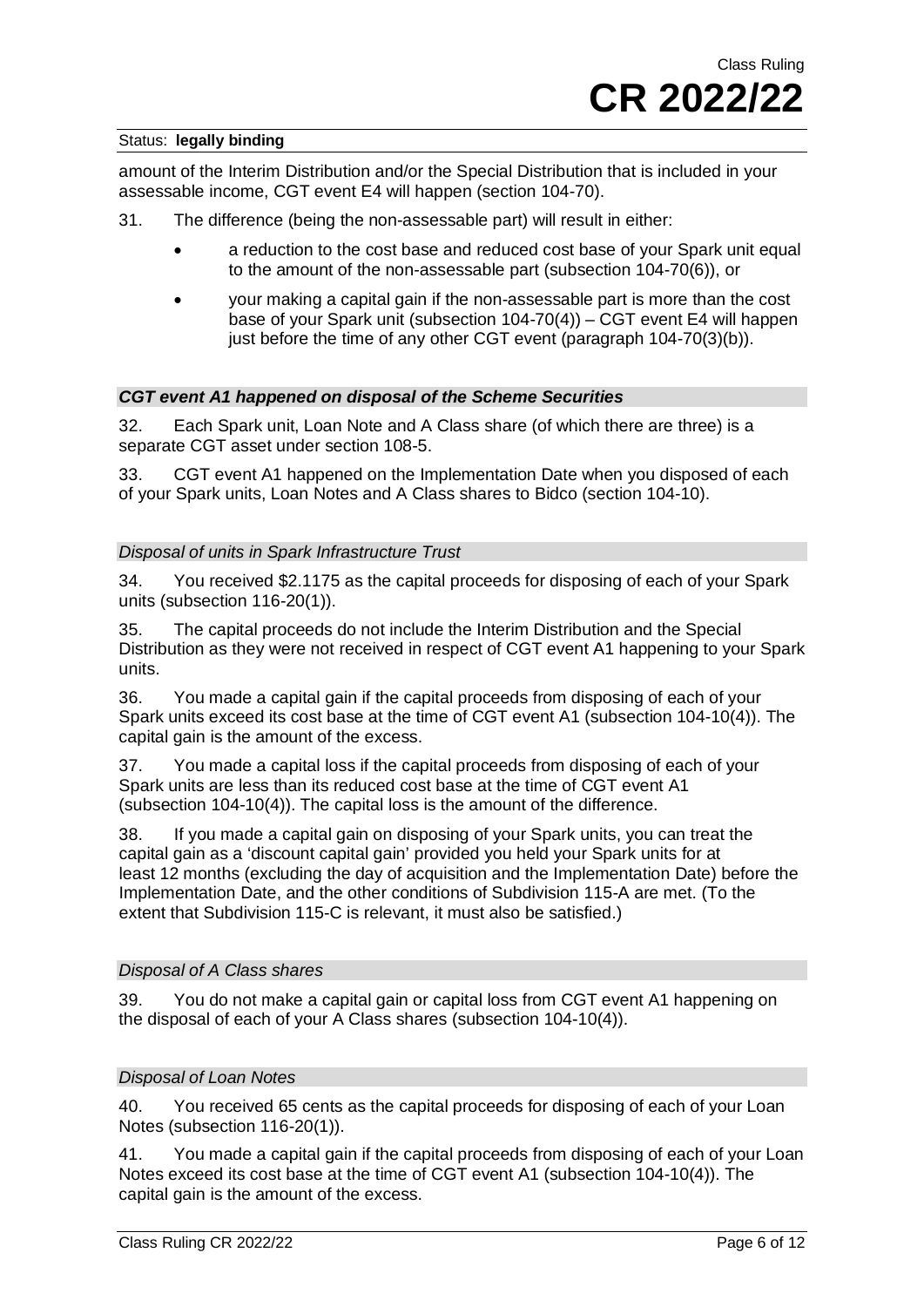42. You made a capital loss if the capital proceeds from disposing of each of your Loan Notes are less than its reduced cost base at the time of CGT event A1 (subsection 104-10(4)). The capital loss is the amount of the difference.

As the Loan Notes are a traditional security, if the acquisition cost of a Loan Note you disposed of is less than 65 cents, you will make a gain equal to the difference. The amount of the gain is included in your assessable income (subsection 26BB(2) of the ITAA 1936).

44. Any capital gain you made from disposing of a Loan Note is reduced by the amount you included in your assessable income under subsection 26BB(2) of the ITAA 1936 (subsection 118-20(1)).

45. As the Loan Notes are a traditional security, if the acquisition cost of a Loan Note you disposed of is more than 65 cents, you will make a loss equal to the excess. The amount of the loss is an allowable deduction (subsection 70B(2) of the ITAA 1936).

46. The cost base and reduced cost base of a Loan Note is reduced by the amount you deducted under subsection 70B(2) of the ITAA 1936 (subsections 110-45(2) and 110-55(9)).

### **Scheme**

<span id="page-6-0"></span>47. The following description of the scheme is based on information provided by the applicant. If the scheme is not carried out as described, this Ruling cannot be relied upon.

### **Spark Infrastructure Trust**

48. Spark was settled on 25 October 2005 as a unit trust. The Trustee of Spark is a company incorporated in Australia, Spark Infrastructure RE Limited.

49. Spark is a specialist infrastructure fund that invests in regulated electricity distribution and transmission entities as well as renewable energy projects. It has three wholly-owned subsidiaries which hold the relevant investments:

- Spark Infrastructure Holdings No. 1 Pty Ltd (SIH1)
- Spark Infrastructure Holdings No. 2 Pty Ltd (SIH2), and
- Spark Infrastructure Holdings No. 3 Pty Ltd (SIH3).

50. Spark was a registered managed investment scheme under Chapter 5C of the *Corporations Act 2001* (Corporations Act).

51. Spark was a managed investment trust under Division 275.

52. Spark has one class of units on issue. On the Implementation Date, there were 1,754,954,280 units in Spark on issue.

#### *Loan Notes*

53. On the Implementation Date, the Trustee of Spark had 1,754,954,280 Loan Notes on issue.

54. The face value of each Loan Note was 65 cents. The Trustee of Spark paid interest on the Loan Notes every six months.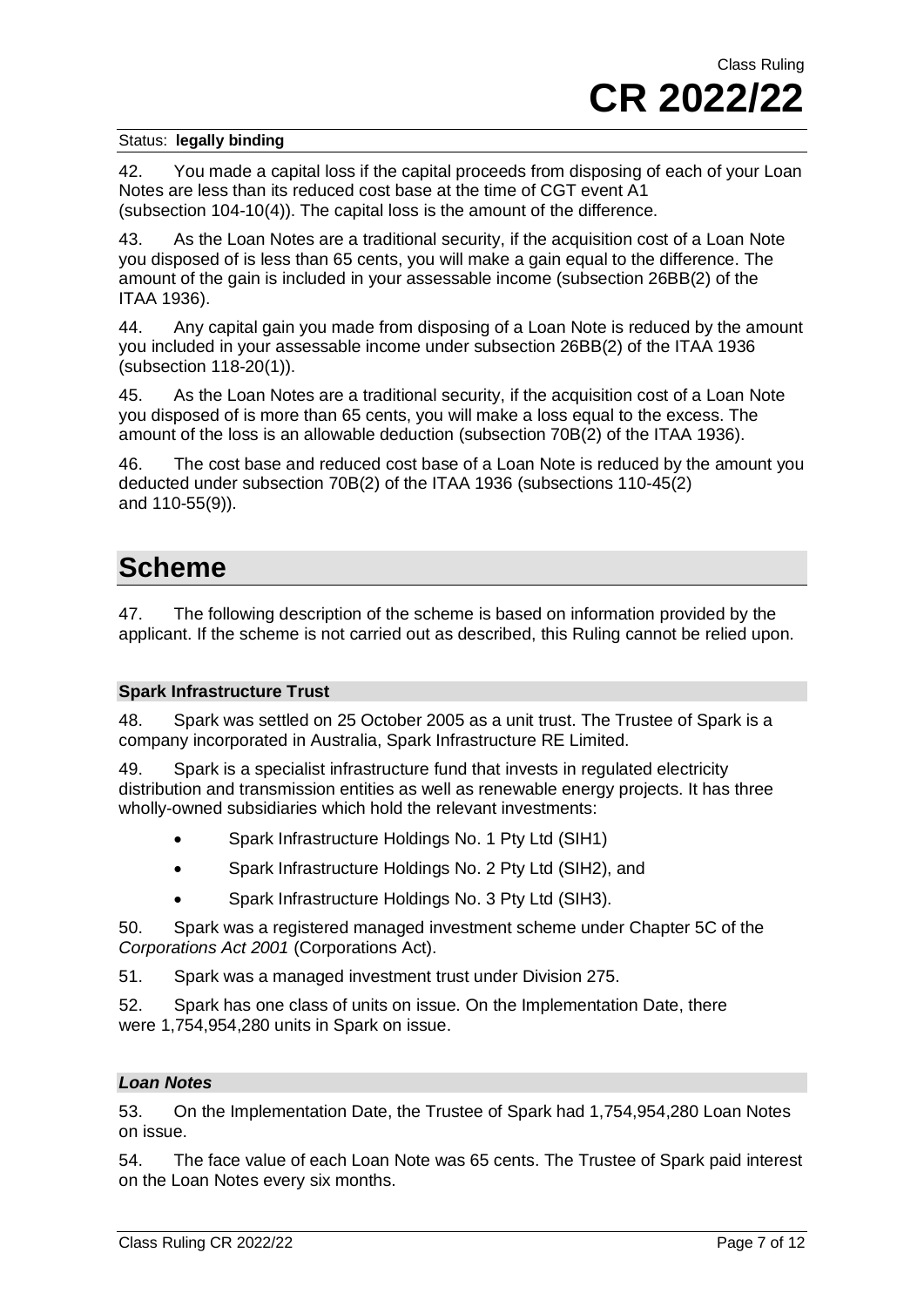55. Each Loan Note was a 'traditional security' under subsection 26BB(1) of the ITAA 1936.

#### **Spark Securities**

56. Prior to the Implementation Date, the Spark units and the Loan Notes were stapled on a 1:1 basis and traded as a stapled security (Spark Securities) on the Australian Securities Exchange (ASX).

57. As at 2 September 2021, approximately 53% of the Spark Securities were held by Australian residents.

#### *Interim Distribution*

58. On 1 July 2021, the Trustee of Spark declared a half-yearly distribution of 6.25 cents in respect of each Spark Security (Interim Distribution) to be paid to the holders of Spark Securities who held their Spark Securities on 8 July 2021 (Interim Distribution Record Date).

59. The Interim Distribution consisted of:

- 3.5 cents in respect of each Loan Note, and
- 2.75 cents in respect of each unit (of which 2.63 cents was a fully franked distribution, and 0.12 cents was a tax deferred distribution).

60. The distribution ex-date for the Interim Distribution was 7 July 2021 (Interim Distribution Ex-Date).

61. The Interim Distribution was paid on 15 September 2021.

62. The Interim Distribution was funded by franked dividends of \$66 million received by the Trustee of Spark from SIH1 and SIH2.

63. The distribution calculation date for the Interim Distribution was 30 June 2021.

#### *Special Distribution*

64. On 24 November 2021, the Trustee of Spark declared the Special Distribution to be paid to the holders of Spark Securities who held their Spark Securities on 1 December 2021 (Special Distribution Record Date).

65. The Special Distribution consisted of a fully franked distribution of 12 cents in respect of each unit.

66. The distribution ex-date for the Special Distribution was 30 November 2021 (Special Distribution Ex-Date).

67. The Special Distribution was paid on 8 December 2021.

68. The Special Distribution was funded by franked dividends of \$210.6 million received by the Trustee of Spark from SIH1 and SIH2.

69. The distribution calculation date for the Special Distribution was the Implementation Date.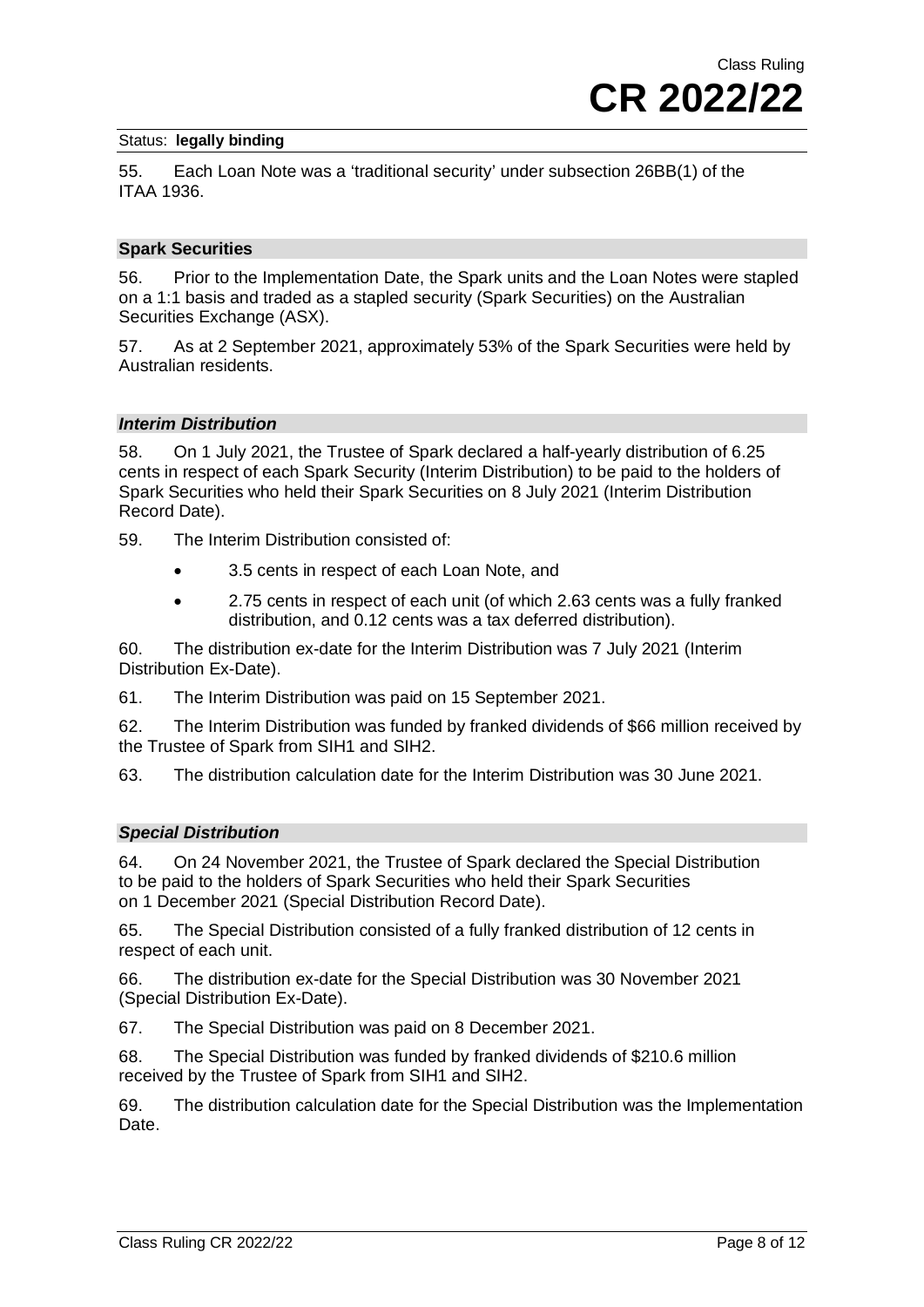#### **Pika Bidco Pty Ltd**

70. Bidco is a private company incorporated in Australia and wholly owned by Pika Holdco Pty Ltd (HoldCo), which is ultimately owned by foreign institutional investors.

71. HoldCo and Bidco have formed an income tax consolidated group under Part 3-90 (HoldCo TCG).

#### **Acquisition of Scheme Securities by Pika Bidco Pty Ltd**

72. On 23 August 2021, the Trustee of Spark announced that it had entered a Scheme Implementation Deed with Bidco. Under the Deed, the Trustee of Spark agreed to propose to the holders of Spark Securities that they dispose of all of their Spark Securities to Bidco for money.

73. On 22 November 2021, the unit holders of Spark approved amendments to the constitution of Spark, and a resolution under table item 7 of section 611 of the Corporations Act (which applied to Spark pursuant to section 604 of the Corporations Act), to transfer all of the units in Spark to Bidco.

74. On 22 November 2021, the holders of the Loan Notes agreed to a creditors' scheme of arrangement under Part 5.1 of the Corporations Act to transfer all of the Loan Notes to Bidco. The creditors' scheme of arrangement was subsequently approved by the Supreme Court of New South Wales on 26 November 2021.

75. In order to facilitate the acquisition of Spark by Bidco, the Trustee of Spark transferred 1,754,954,280 A Class shares in each of SIH1, SIH2 and SIH3 to the unit holders of Spark on the Implementation Date, just prior to the acquisition by Bidco.

76. Each A Class share carried the right to receive 0.001 cents (one thousandth of a cent) on the winding up of the issuing company, but carried no voting power, dividend rights or other capital distribution rights.

<span id="page-8-0"></span>77. Following the transfer of A Class shares, the Trustee of Spark stapled each Spark unit, each Loan Note, each A Class share in SIH1, each A Class share in SIH2 and each A Class share in SIH3 to form a Scheme Security on the Implementation Date (22 December 2021), just prior to the acquisition by Bidco.

78. Later on the Implementation Date, Bidco acquired the Scheme Securities from the holders of the Scheme Securities, being the entities who were holders of Spark Securities on the Scheme Record Date.

79. Under the acquisition, the holders of the Scheme Securities received \$2.7675 (Scheme Consideration) for transferring each Scheme Security to Bidco on the Implementation Date, consisting of:

- \$2.1175 for each Spark unit (\$2.30 less the amount of the Interim Distribution and the Special Distribution)
- 65 cents for each Loan Note, and
- nil for each A Class share in SIH1, SIH2 and SIH3.
- 80. Following the acquisition, Spark became a subsidiary member of the HoldCo TCG.

81. The Spark Securities were suspended from trading on the ASX from the close of trading on 29 November 2021.

82. On 23 December 2021, Spark was removed from the official list of the ASX.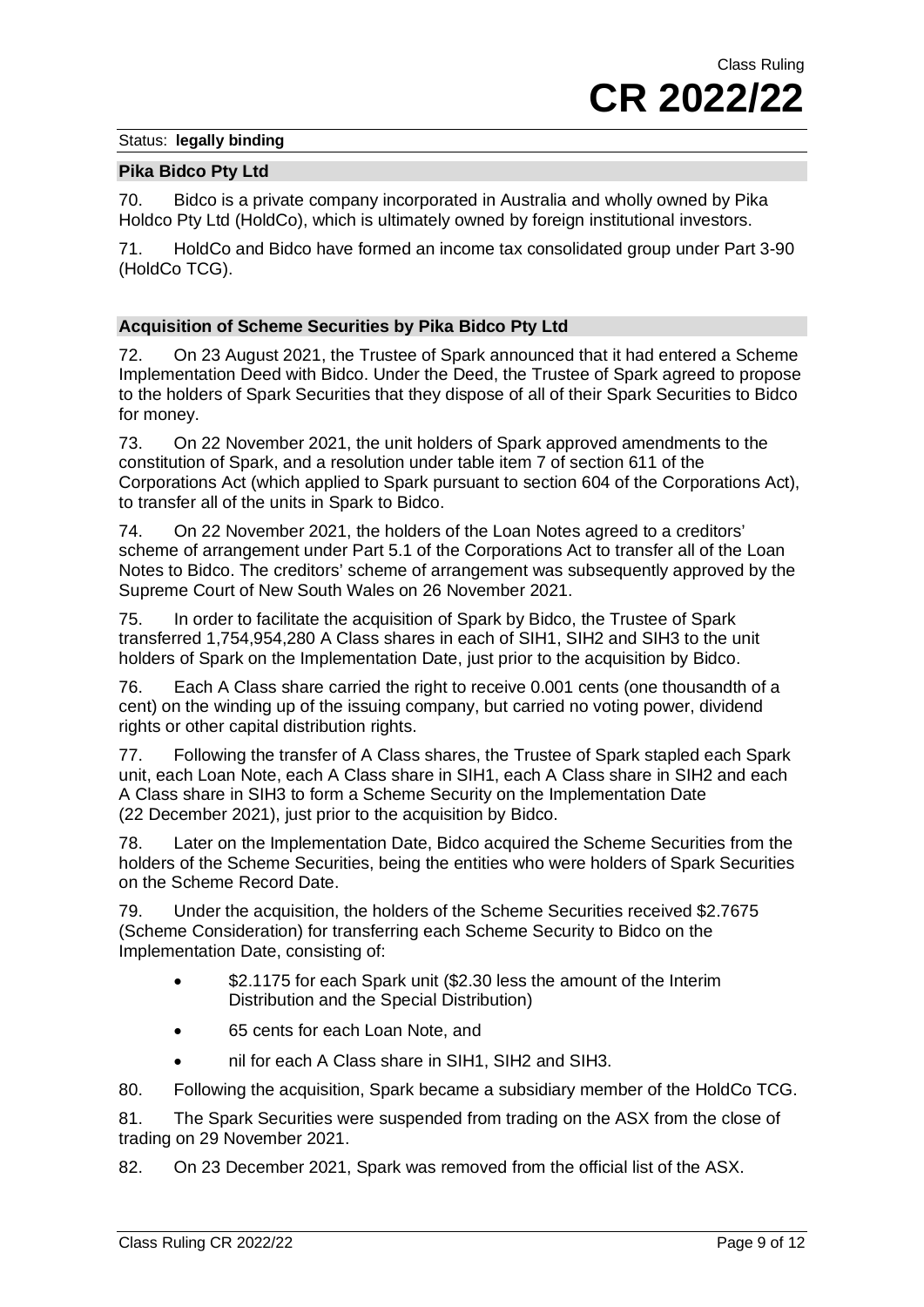#### **Other information**

- 83. Spark is a fixed trust under section 272-65 of Schedule 2F to the ITAA 1936.
- 84. For the income year to which this Ruling applies:
	- Spark's net income as adjusted by Division 6E of Part III of the ITAA 1936 was nil
	- Spark's net income (disregarding the amount of any franking credits) was less than the sum of Spark's net capital gain and all franked dividends included in the assessable income of Spark for the income year
	- franked dividends of \$276.6 million were included in the assessable income of Spark for the income year, and
	- no net capital gain was included in the assessable income of Spark for the income year.

85. The Trustee of Spark is a 'qualified person' in relation to the franked dividends it received from SIH1 and SIH2.

86. The Interim Distribution and the Special Distribution were paid at the absolute discretion of the Trustee of Spark.

87. The Interim Distribution and the Special Distribution were the only distributions made by the Trustee of Spark to the holders of Spark Securities in the income year to which this Ruling applies.

<span id="page-9-0"></span>88. Neither Bidco nor any of its associates funded, or were in any way connected to the funding of, the Interim Distribution or the Special Distribution.

**Commissioner of Taxation** 16 March 2022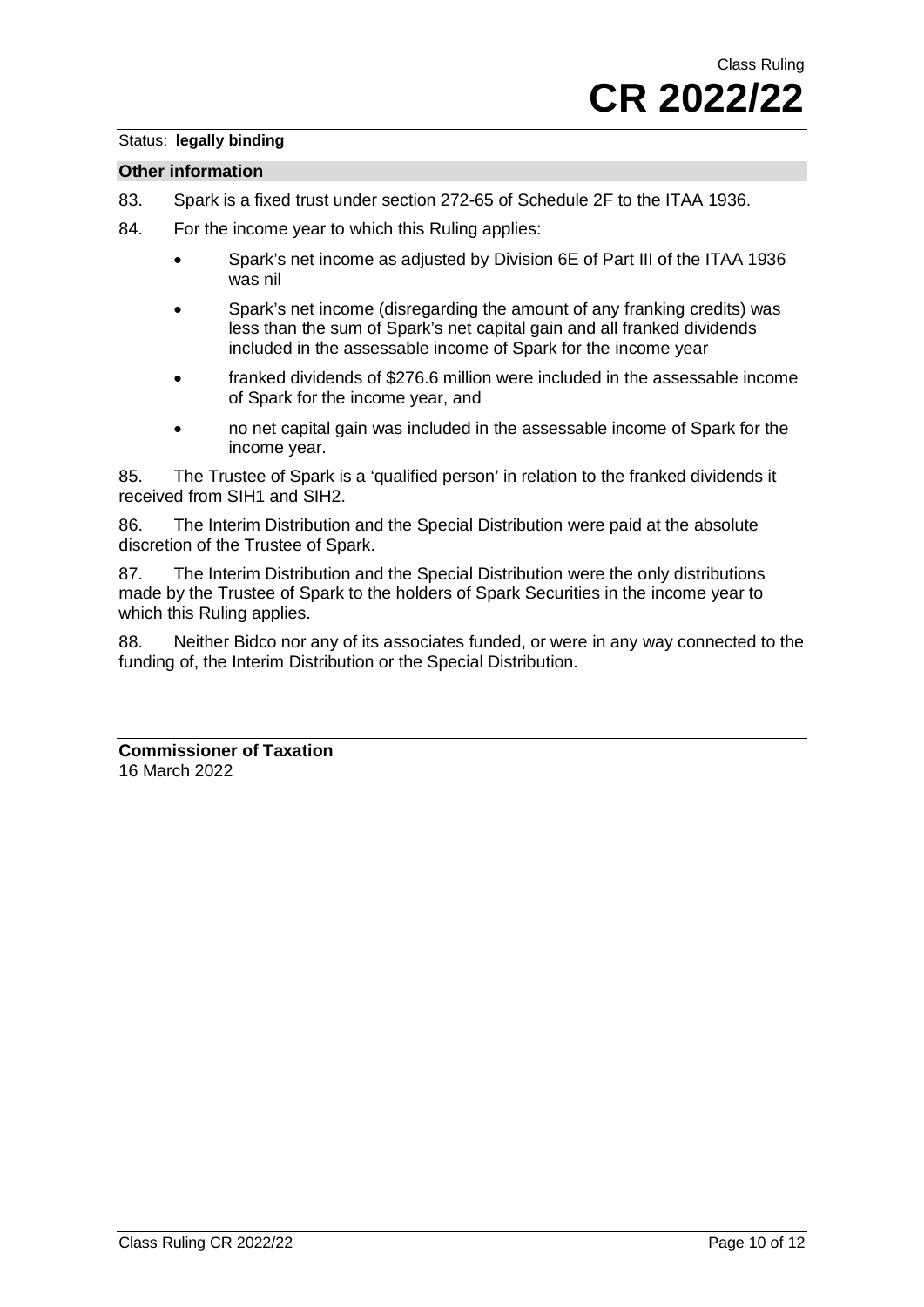### **References**

*Previous draft:*

Not previous issued as a draft

*Legislative references:*

- ITAA 1936 6(1)
- ITAA 1936 26BB(1)
- ITAA 1936 26BB(2)
- ITAA 1936 70B(2)
- ITAA 1936 Pt III Div 6E
- ITAA 1936 former Pt IIIAA Div 1A
- ITAA 1936 128A(3)
- ITAA 1936 128B(3)
- ITAA 1936 128B(3)(ga)(i)
- ITAA 1936 128D
- ITAA 1936 128FA
- ITAA 1936 former 160APHD
- ITAA 1936 former 160APHE(2)
- ITAA 1936 former 160APHM
- ITAA 1936 former 160APHN
- ITAA 1936 former 160APHN(2)
- ITAA 1936 former 160APHN(3)(f)
- ITAA 1936 former  $160APHN(4)(c)$
- ITAA 1936 former  $160APHN(4)(d)$ <br>- ITAA 1936 former  $160ADHPI(1)(h)$
- ITAA 1936 former 160APHP(1)(b)
- ITAA 1936 former 160APHN(2)
- ITAA 1936 former 160APHO(4)
- ITAA 1936 former 160APHP(1)(b)
- ITAA 1936 177EA(3)(e)
- ITAA 1936 177EA(5)(b)
- ITAA 1936 Sch 2F 272-65
- ITAA 1997 Pt 3-90
- ITAA 1997 6-5
- ITAA 1997 Div 67
- ITAA 1997 67-25

- ITAA 1997 104-10

- ITAA 1997 104-10(4)
- ITAA 1997 104-70
- ITAA 1997 104-70(3)(b)
- $-$  ITAA 1997 104-70(4)
- ITAA 1997 104-70(6)
- ITAA 1997 108-5
- ITAA 1997 110-45(2)
- ITAA 1997 110-55(9)
- ITAA 1997 116-20(1)
- ITAA 1997 118-20(1)
- ITAA 1997 Subdiv 115-A
- ITAA 1997 Subdiv 115-C
- ITAA 1997 204-30(3)
- ITAA 1997 Div 207
- ITAA 1997 207-20
- ITAA 1997 207-20(1)
- ITAA 1997 207-20(2)
- ITAA 1997 207-35(4)(b)(i)
- ITAA 1997 207-35(4)(b)(ii)
- ITAA 1997 207-37
- ITAA 1997 207-45
- ITAA 1997 207-55
- ITAA 1997 207-150(1)(a)
- ITAA 1997 207-70
- ITAA 1997 Div 230
- ITAA 1997 Div 275
- ITAA 1997 Subdiv 842-I
- ITAA 1997 977-50
- ITAA 1997 995-1(1)
- TAA 1953
- Corporations Act 2001 Pt 5.1<br>- Corporations Act 2001 604
- Corporations Act 2001 604
- Corporations Act 2001 611